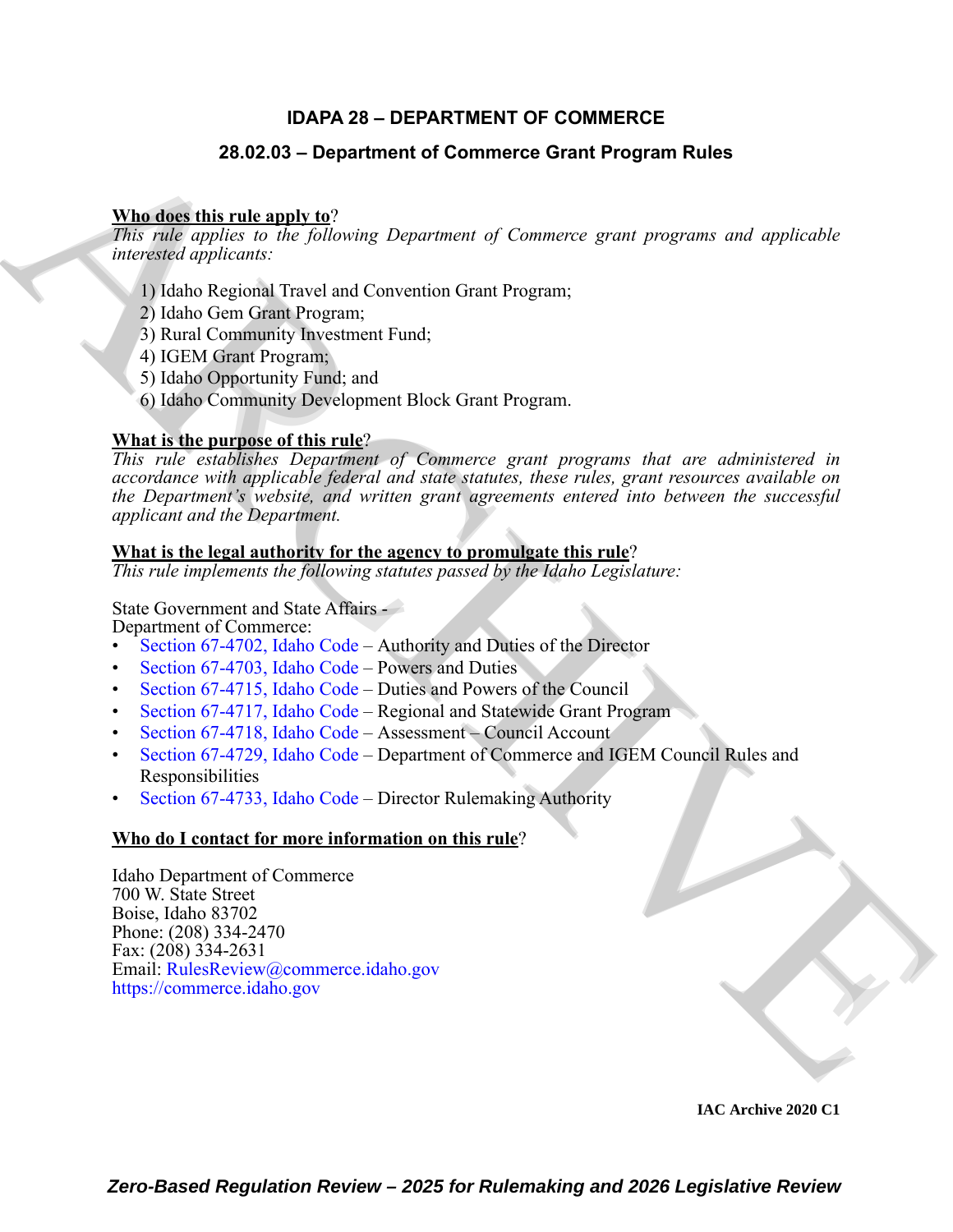# **Table of Contents**

## **IDAPA 28 - DEPARTMENT OF COMMERCE**

## 28.02.03 - Department of Commerce Grant Program Rules

| <b>SUBCHAPTER A - GENERAL GRANT PROGRAM REQUIREMENTS</b> |  |  |
|----------------------------------------------------------|--|--|
|                                                          |  |  |
|                                                          |  |  |
|                                                          |  |  |
|                                                          |  |  |
|                                                          |  |  |
|                                                          |  |  |
|                                                          |  |  |
|                                                          |  |  |
|                                                          |  |  |
|                                                          |  |  |
|                                                          |  |  |
|                                                          |  |  |
|                                                          |  |  |
|                                                          |  |  |
|                                                          |  |  |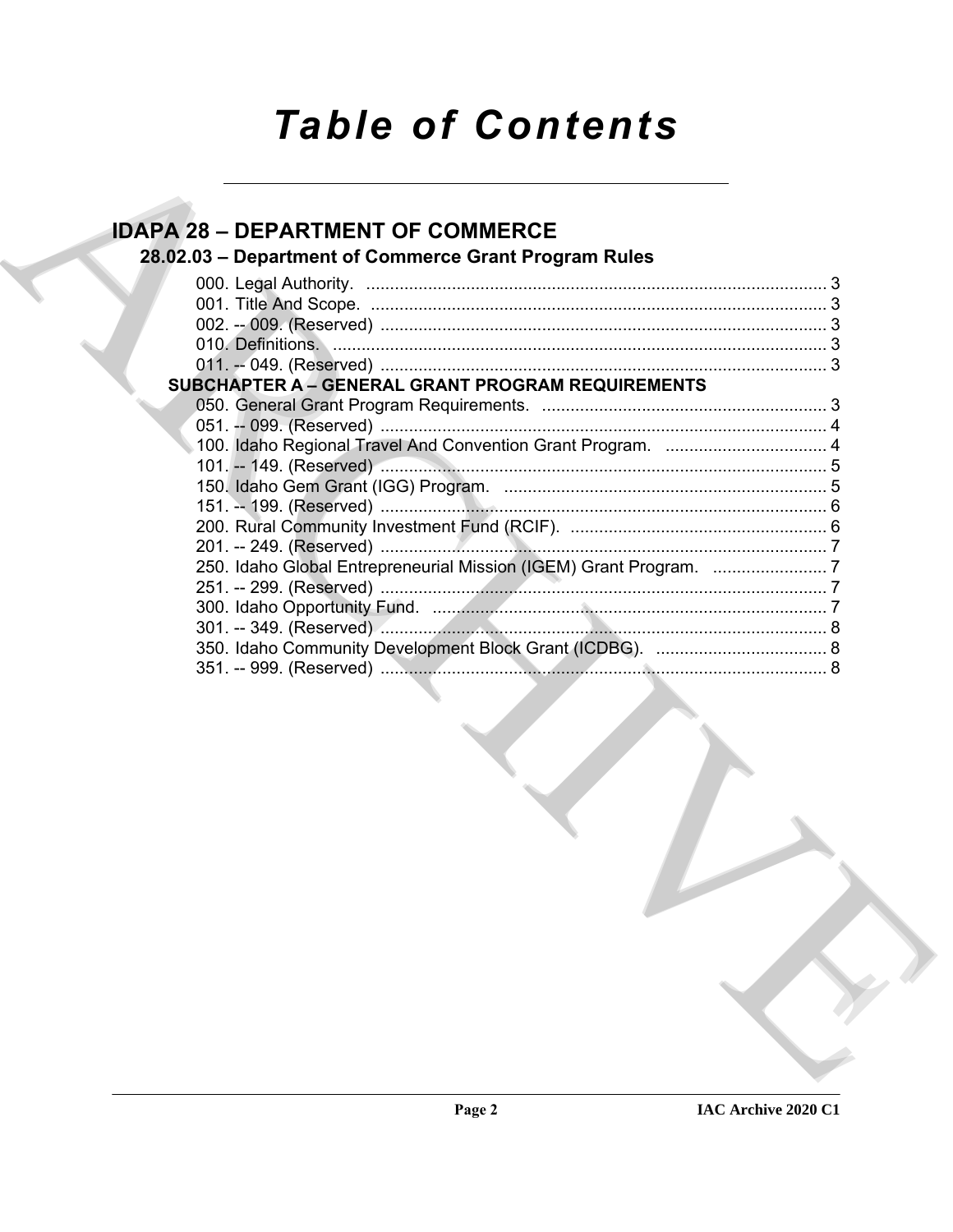#### **IDAPA 28 – DEPARTMENT OF COMMERCE**

#### **28.02.03 – DEPARTMENT OF COMMERCE GRANT PROGRAM RULES**

#### <span id="page-2-20"></span><span id="page-2-2"></span><span id="page-2-1"></span><span id="page-2-0"></span>**000. LEGAL AUTHORITY.**

These rules have been adopted pursuant to Sections 67-4702, 67-4703, 67-4715, 67-4717, 67-4718, 67-4729, and 67- 4733, Idaho Code.

#### <span id="page-2-3"></span>**001. TITLE AND SCOPE.**

<span id="page-2-21"></span>**01. Title**. These rules are titled IDAPA 28.02.03, "Department of Commerce Grant Program Rules." (3-20-20)

**02. Scope**. These rules implement the following Department of Commerce grant programs:1) Idaho Regional Travel and Convention Grant Program; 2) Idaho Gem Grant Program; 3) Rural Community Investment Fund; 4) IGEM Grant Program; 5) Idaho Opportunity Fund; and 6) Idaho Community Development Block Grant Program. (3-20-20)

<span id="page-2-4"></span>**002. -- 009. (RESERVED)**

#### <span id="page-2-5"></span>**010. DEFINITIONS.**

<span id="page-2-11"></span><span id="page-2-10"></span><span id="page-2-9"></span>**01. Department**. The Idaho Department of Commerce as set forth in Section 67-4701, Idaho Code. (3-20-20)

606. I. I. F.A. A. (11111064). The method is a bottom of  $\sim$ 4713,  $\psi$ -4713,  $\psi$ -4713,  $\psi$ -4713,  $\psi$ -4713,  $\psi$ -4713,  $\psi$ -4713,  $\psi$ -4713,  $\psi$ -4713,  $\psi$ -4713,  $\psi$ -4713,  $\psi$ -4713,  $\psi$ -4713,  $\psi$ -4713,  $\psi$ -4713, **02. Program Guidelines**. Department of Commerce grant programs are administered in accordance with applicable federal and state statutes, these rules, grant resources available on the Department's website, and written grant agreements entered into between the successful applicant and the Department. Collectively these laws, rules, handbooks, grant resources, and grant agreements are referred to as "program guidelines" throughout these rules and each may be enforced by the Department. rules and each may be enforced by the Department.

#### <span id="page-2-7"></span><span id="page-2-6"></span>**011. -- 049. (RESERVED)**

#### <span id="page-2-14"></span>**SUBCHAPTER A – GENERAL GRANT PROGRAM REQUIREMENTS**

#### <span id="page-2-12"></span><span id="page-2-8"></span>**050. GENERAL GRANT PROGRAM REQUIREMENTS.**

**01. Application Procedure**. All applicants must meet eligibility requirements specified in program guidelines. Eligible applicants must submit a completed application to the Department and meet the requirements specified in program guidelines prior to the application deadline specified therein. (3-20-20)

<span id="page-2-18"></span>**02. Review of Applications**. Unless otherwise specified, all grants will be reviewed, ranked, and selected by the Department and relevant council members if applicable, in accordance with selection criteria specified in program guidelines. All applicants will be notified of their application status in a reasonable timeframe after the application deadline. (3-20-20)

<span id="page-2-16"></span>**03. Grant Agreement**. All applicants selected for funding must enter into a written grant agreement with the Department. The grant will take effect upon the date of award specified in the grant agreement and grant monies cannot be expended until that date.  $(3-20-20)$ 

<span id="page-2-13"></span>**04. Amendments to Grant Agreements**. Extensions and amendments to grant agreements are only permitted if agreed to in writing and approved by the Department or applicable council members. (3-20-20)

<span id="page-2-15"></span>**05. Grant Acknowledgment**. If required, projects funded by the Department must acknowledge said program as outlined in the program guidelines. (3-20-20)

<span id="page-2-17"></span>**06. Reporting Requirements**. As specified in program guidelines, the grantee must provide regular progress reports to the Department to demonstrate progress toward planned outcomes, as well as a final report demonstrating the outcomes achieved. (3-20-20)

<span id="page-2-19"></span>**07. Termination of Funding**. The grantee may only use the grant funds in accordance with program guidelines. If at any time the Department becomes aware of a grantee's noncompliance with program guidelines, or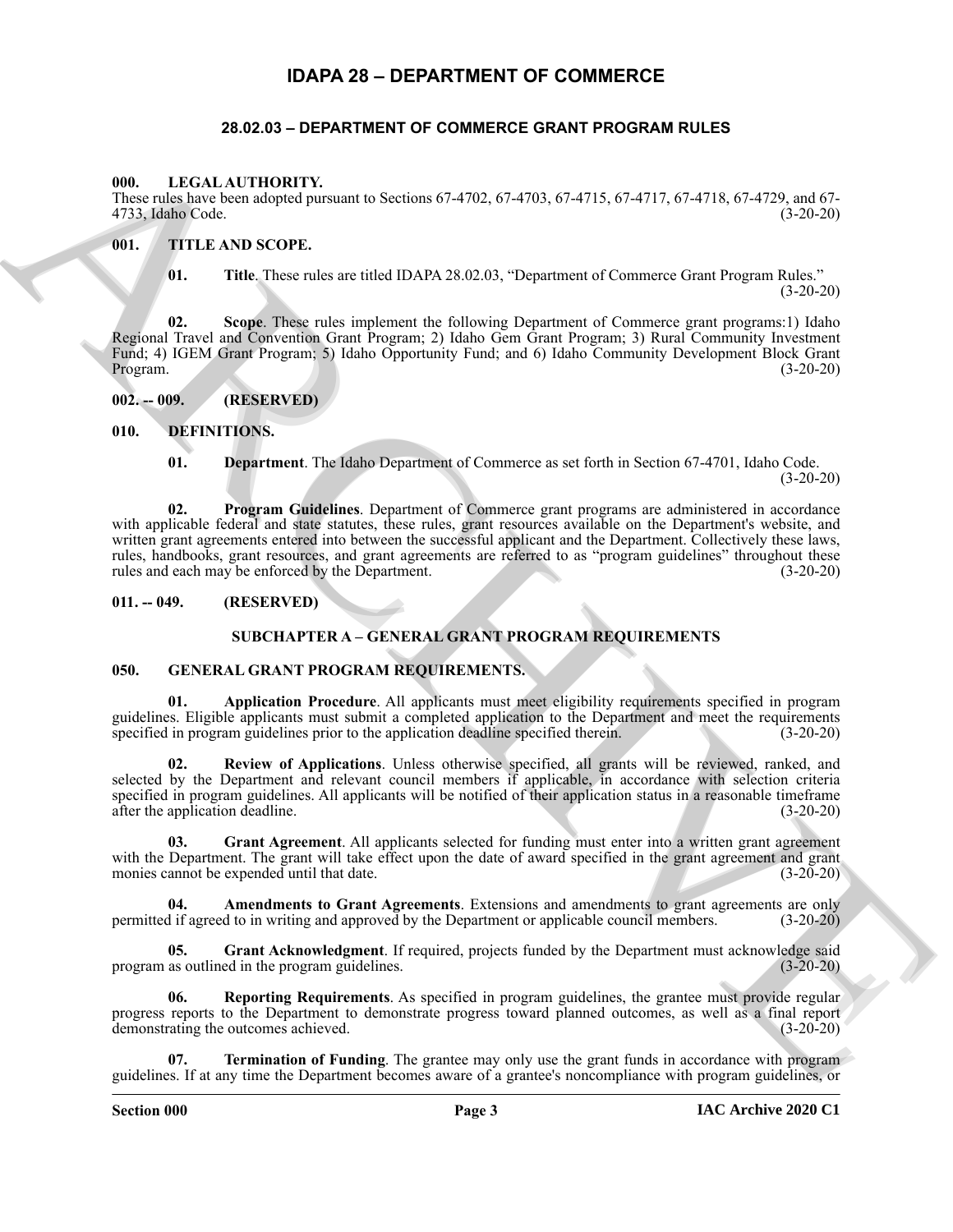inappropriate or illegal use of grant funds, the Department may terminate the agreement. The Department may require an audit of grant funds. The Department may further terminate a grant if the project loses viability or is unlikely to meet the intent of the original application. (3-20-20)

<span id="page-3-3"></span>**08. Limitation on Use of Funds**. Program guidelines detail ineligible uses of funds. In addition, funds cannot be used as follows: (3-20-20)

**a.** Political activities. For political purposes or to engage in lobbying or other partisan political activities. (3-20-20)

**b.** Religious activities. For the construction, rehabilitation or operation of active churches or religious structures used for religious purposes. (3-20-20)

Conflict of interest. If at any time the Department and/or any council member(s) becomes aware of an apparent or potential conflict of interest between a grantee and a private entity which may influence grant funds, the Department may request a meeting with the grantee's representatives. The Department may, at that meeting, terminate the grant if an inappropriate conflict of interest is found. (3-20-20) terminate the grant if an inappropriate conflict of interest is found.

<span id="page-3-4"></span>**09. Rural Community**. Communities that are generally less than twenty-five thousand (25,000) in population. (3-20-20)

<span id="page-3-2"></span>**10. Cost Reimbursable**. Department grants are cost reimbursable. Grant payment procedures will be established in the program guidelines. The Department will reimburse allowable costs up to the maximum grant amount for which both receipts and matching funds documentation have been provided. The grantee is responsible for any discrepancies in documentation. (3-20-20)

#### <span id="page-3-0"></span>**051. -- 099. (RESERVED)**

#### <span id="page-3-10"></span><span id="page-3-5"></span><span id="page-3-1"></span>**100. IDAHO REGIONAL TRAVEL AND CONVENTION GRANT PROGRAM.**

**Experiment of Commutes contributes** and the properties and the properties of Commutes and the properties and the properties and the properties are not the properties and the properties are not the properties are not the **01. Program Inten**t. The intent of this program is to provide grant funds to non-profit, incorporated organizations which have in place a viable travel or convention promotion program, or both, in their area of operation. Preference is given to programs with a primary focus of promoting overnight visitation in Idaho. Funds may be used for tourism marketing which has a positive economic impact to the state of Idaho including, but not limited to, the promotion of accommodations, recreational areas, events, conferences, food and beverage, tourism services, culture, attractions, and transportation. (3-20-20)

<span id="page-3-7"></span>**02. Eligible Applicants**. Non-profit entities with a focus on tourism. Entities must provide proof of non-profit status including: State of Idaho Certificate of Incorporation, Articles of Incorporation from the Secretary of State, or a letter of determination from the Internal Revenue Service, and Notice of Employer Identification Number assigned by the Internal Revenue Service. (3-20-20)

<span id="page-3-11"></span>**03.** Review of Applications. The Idaho Travel Council will review applications in accordance with criteria specified in program guidelines. (3-20-20) selection criteria specified in program guidelines.

<span id="page-3-9"></span>**04. Matching Funds**. This grant requires a cash match of twelve and one-half percent (12.5%) of the amount awarded, with further requirements specified in program guidelines. (3-20-20)

**05. Distribution of Funds**. The Department will reimburse funds to the grantee upon submission and f complete documentation of funds expended. (3-20-20) review of complete documentation of funds expended.

#### <span id="page-3-8"></span><span id="page-3-6"></span>**06. Eligible Expenses**. (3-20-20)

**a.** Program intent. Eligible projects under the Regional Travel and Convention Grant Program must be consistent with the legislative declaration of policy in Title 67, Chapter 47, Idaho Code, and the program intent. Programs that are eligible for consideration must fall under the basic definition of travel or convention promotion.

 $(3-20-20)$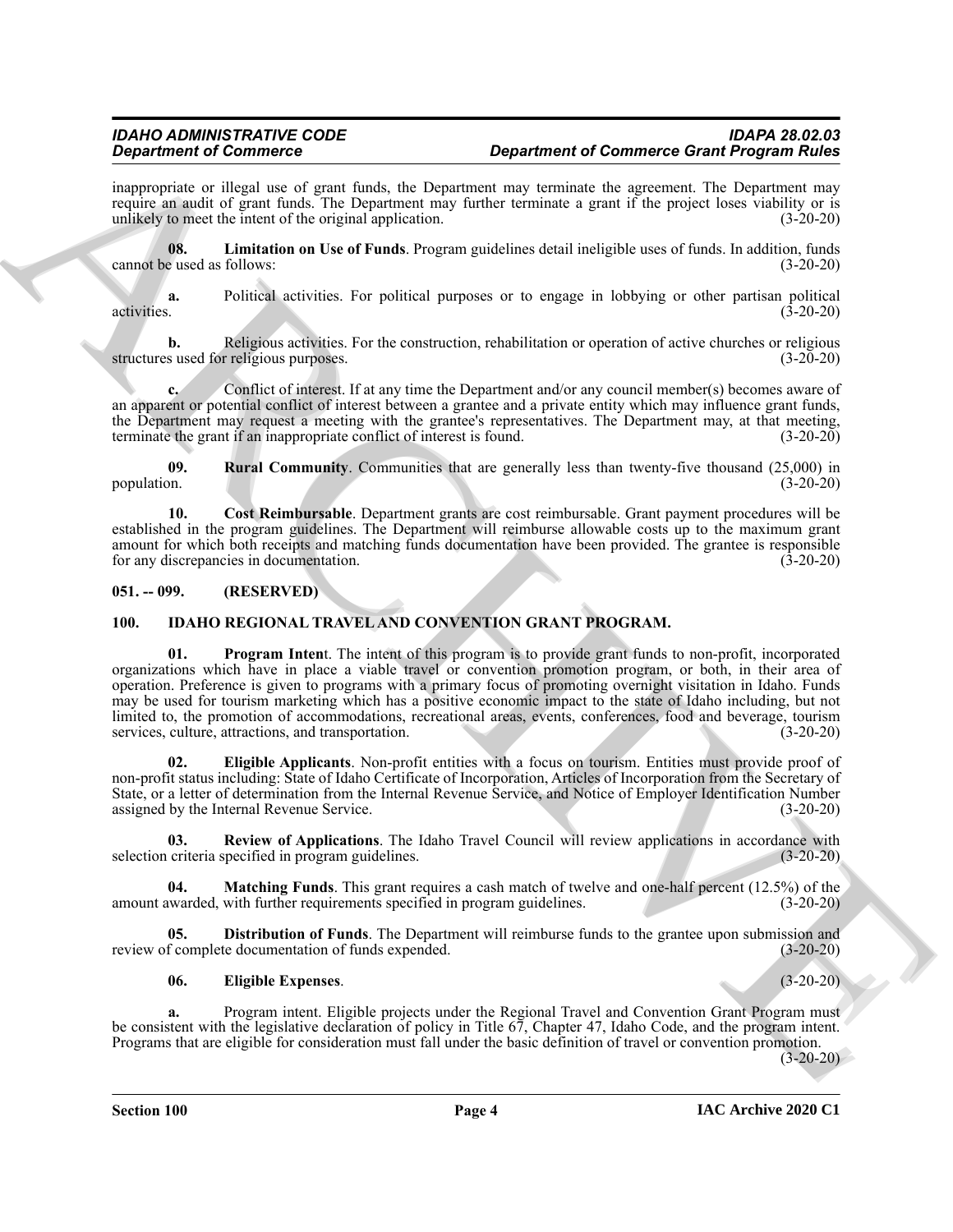**b.** Administrative expense. The following administrative and overhead costs are allowable: (3-20-20)

Wages and benefits. Wages and benefits of one (1) designated grant administrator for time directly related to the task of grant administration. Other employee wages and benefits incurred in the execution of the grant program may be used as cash match with documentation. (3-20-20)

Overhead. Reasonable, apportioned overhead costs of the grantee organization required to execute the grant program must be approved by the Idaho Travel Council. The Department will recommend preferred apportionment methods. (3-20-20)

<span id="page-4-11"></span>**07. Ineligible Expenses**. Unless specified otherwise in the program guidelines, this grant program will not fund:  $(3-20-20)$ 

**a.** The day-to-day, administrative expenses of organizations that have a travel or convention element; (3-20-20) promotion element;

**b.** Projects that have alternative funding sources (for example, regular Chamber of Commerce budgets) or that have been funded previously with the agency's own funds; or (3-20-20)

**c.** The promotion of local events; or (3-20-20)

<span id="page-4-10"></span>**d.** No expenses related to grant writing, or grant application are eligible. (3-20-20)

**08. Audit Requirement**. Grantees who receive one hundred thousand dollars (\$100,000) or more in grant funds will have an audit performed by a Certified Public Accountant and submitted to the Department within sixty (60) days following the close of the grant cycle. (3-20-20)

#### <span id="page-4-0"></span>**101. -- 149. (RESERVED)**

#### <span id="page-4-2"></span><span id="page-4-1"></span>**150. IDAHO GEM GRANT (IGG) PROGRAM.**

<span id="page-4-8"></span><span id="page-4-4"></span>**01. Program Intent**. The intent of this program is to fund community development projects of rural communities for the purpose of improving the local economy, retaining or creating jobs, promoting the community for economic development and tourism, and assisting business expansion and diversification. (3-20-20) for economic development and tourism, and assisting business expansion and diversification.

**Experiment of Communication Communication Communication (Experiment of Communication (Experiment Of Communication (Experiment Of Communication (Experiment Of Communication (Experiment Of Communication (Experiment Of Comm 02. Eligible Applicants**. Idaho rural communities under ten thousand (10,000) persons and other Idaho rural communities at the discretion of the Director of the Department of Commerce are eligible to apply for IGGs up to a maximum of fifty thousand dollars (\$50,000). IGGs to city and county governments may be administered by their<br>designees as established by formally adopted resolutions. (3-20-20) designees as established by formally adopted resolutions.

<span id="page-4-9"></span>**03. Review of Applications**. The Department's Director, in his sole discretion, makes all IGG awards. The Director may make grant awards at any time the Director determines it necessary to take advantage of special opportunities that further the primary objectives of the IGG Program. (3-20-20) opportunities that further the primary objectives of the IGG Program.

<span id="page-4-7"></span>**04. Matching Funds**.This grant requires a minimum of twenty percent (20%) matching funds of either cash or in-kind donations for the total amount of IGG funds received. Matching funds can be comprised of any combination of cash and in-kind donations and must meet conditions specified in the program guidelines. (3-20-20)

**05. Distribution of Funds**. Grantees receive payment of IGG funds on a cost reimbursement basis. Grant payment procedures will be established in the program guidelines. The Department will reimburse allowable costs up to the maximum grant amount for which both receipts and matching funds documentation have been provided. The grantee is responsible for any discrepancies in documentation. (3-20-20)

- <span id="page-4-5"></span><span id="page-4-3"></span>**06. Eligible Expenses**. Eligible expenses are specified in program guidelines. (3-20-20)
- <span id="page-4-6"></span>**07. Ineligible Expenses**. Funds may not be used for: (3-20-20)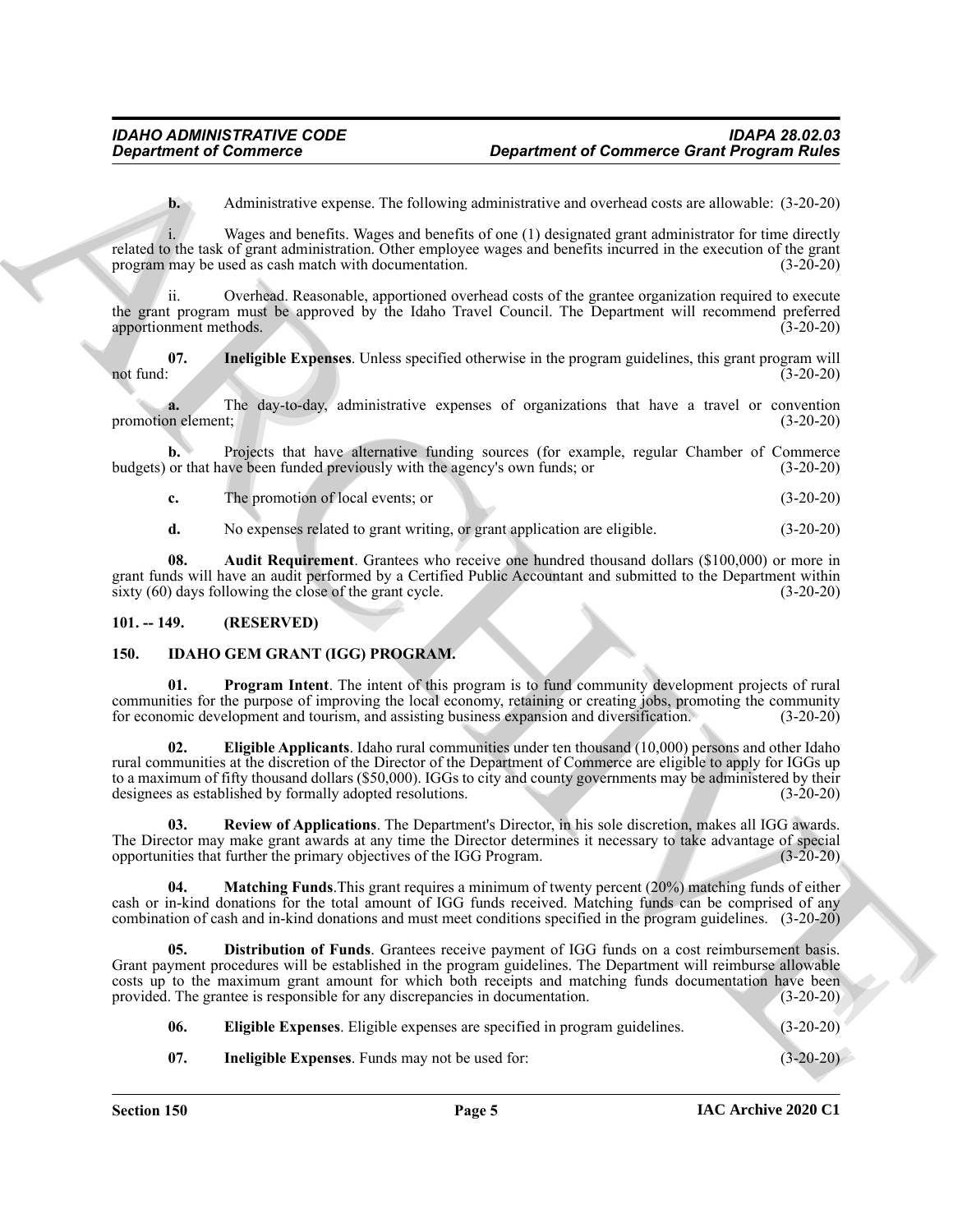**a.** Payroll costs for city, county, development corporation or other community agencies. (3-20-20)

**b.** Real property acquisition. Construction, rehabilitation, or operation of schools, general government is in this or state facilities.  $(3-20-20)$ facilities, jails or state facilities.

**c.** Administrative costs. Expenses related to administering the grant will not be reimbursable to the from grant funds. (3-20-20) grantee from grant funds.

<span id="page-5-2"></span>**08. Bid Process**. Grantees must contact a minimum of three (3) vendors for quotes or bids for the purchase of goods or services over twenty-five thousand dollars (\$25,000). Prior to reimbursement for such costs, the following information must be submitted to the Department: (3-20-20) following information must be submitted to the Department:

**a.** Item or service purchased. A detailed description of the item or service purchased or to be purchased. (3-20-20)

**b.** Bid verification. Written documentation of three (3) or more businesses or vendors contacted by IGG grantees for bids or quotes listing the businesses or vendors contacted and indicating their response, and a list of all businesses or vendors contacted whether or not a response was received. (3-20-20)

<span id="page-5-3"></span>**c.** Reasons for selection. Grantees justification for the business or vendor selected. (3-20-20)

#### <span id="page-5-0"></span>**151. -- 199. (RESERVED)**

#### <span id="page-5-1"></span>**200. RURAL COMMUNITY INVESTMENT FUND (RCIF).**

**01. Program Intent**. This grant provides funds to rural areas in support of economic expansion and job creation, as defined per the program guideline which includes the RCIF Grant Application and Manual. (3-20-20)

<span id="page-5-7"></span><span id="page-5-4"></span>**02. Eligible Applicants**. Applicants for the Idaho Rural Community Block Grants are as follows: (3-20-20)

**a.** City applicants. Rural cities are those generally less than twenty-five thousand (25,000) in population. Cities contiguous to large cities are not eligible to apply. (3-20-20)

**b.** County applicants. Counties with less than twenty-five thousand (25,000) population. However, ty may apply for unincorporated communities.  $(3-20-20)$ any county may apply for unincorporated communities.

<span id="page-5-8"></span>Indian tribes located in Idaho may apply if the project site is located on reservation land and within ress than twenty-five thousand (25,000) population. (3-20-20) a community of less than twenty-five thousand  $(25,000)$  population.

**Expansion of Communication Communication Communication Communication (2018)**<br> **Consider the expansion of the construction of the communication of the expansion of the expansion of the expansion of the expansion of the ex 03. Review of Applications**. Presentations must be made by key elected officials of the applicant to the Department's Economic Advisory Committee (EAC) on the need for the project, the local commitment to the project, the economic impact of the project on the community, and any additional information that should be given special consideration. Applications will be reviewed and ranked on criteria specified in the RCIF Grant Application and Manual. The EAC may recommend standby projects to be funded if enough funds become available at a later time. (3-20-20)

<span id="page-5-6"></span><span id="page-5-5"></span>**04. Eligible Expenses**. Eligible expenses are specified in the RCIF Grant Application and Manual.  $(3-20-20)$ 

**05. Ineligible Expenses**. Any activity not authorized in the RCIF Grant Application and manual is ineligible to receive RCBG funds, including: (3-20-20)

**a.** General conduct of government. Assistance to buildings, or portions thereof, used predominantly for the general conduct of government. Such buildings include, but are not limited to, city halls, courthouses, jails, police stations, state or local government office buildings, and other building used for general government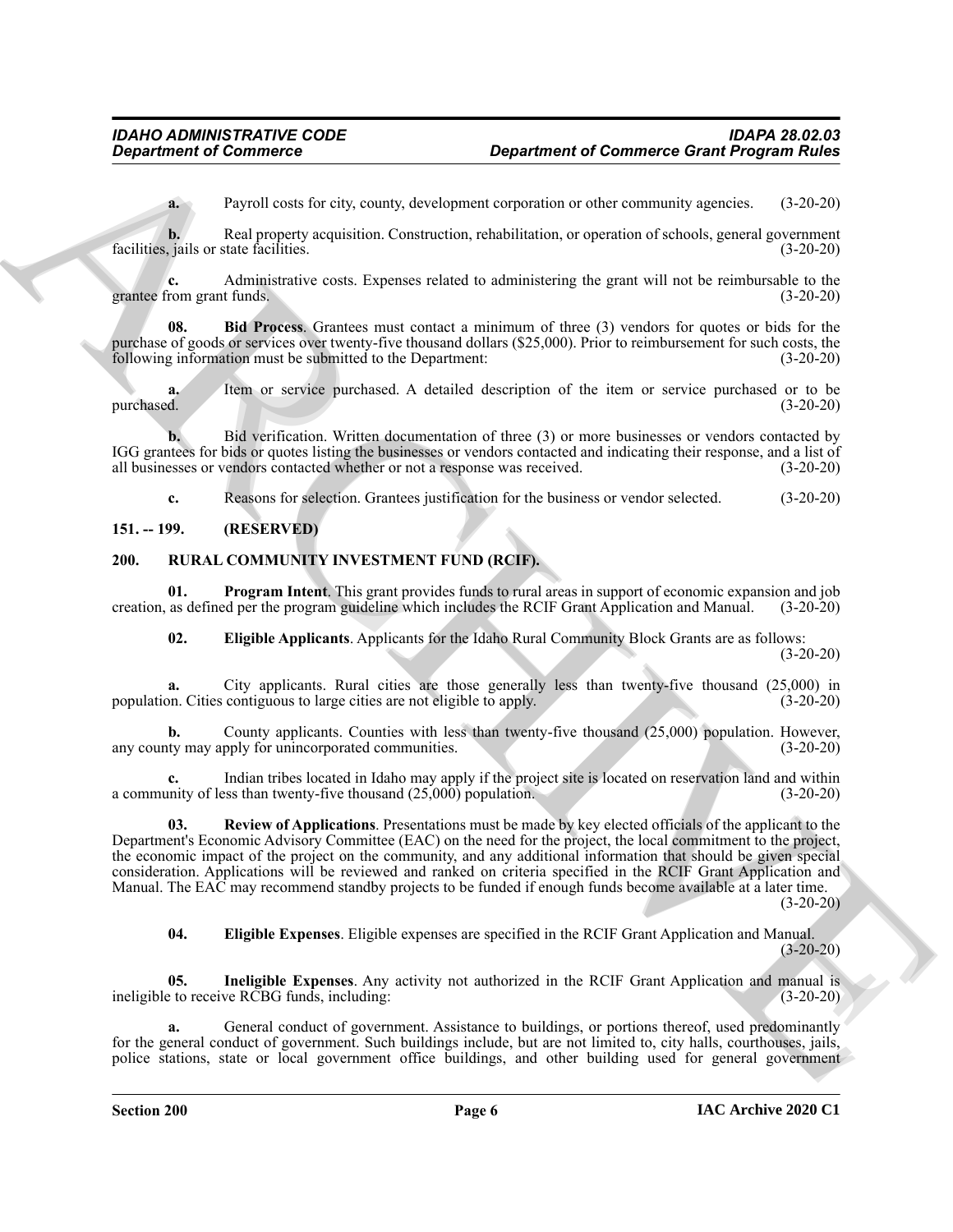administration affairs. Also ineligible are school buildings, school administration offices, and university and college vocational-technology facilities. (3-20-20) vocational-technology facilities.

**b.** Local government expenses. Expenses to carry out the regular responsibilities of the unit of general local government are not eligible for assistance with RCIF. (3-20-20)

**c.** Equipment. The purchase of equipment, fixtures, motor vehicles, furnishings or other personal which is not an integral structural fixture, is generally ineligible. (3-20-20) property, which is not an integral structural fixture, is generally ineligible.

<span id="page-6-9"></span><span id="page-6-4"></span>**d.** Operating and maintenance expenses. (3-20-20)

#### <span id="page-6-0"></span>**201. -- 249. (RESERVED)**

#### <span id="page-6-1"></span>**250. IDAHO GLOBAL ENTREPRENEURIAL MISSION (IGEM) GRANT PROGRAM.**

**Experimental of Communication** (**Communication** distribution (**Communication** distribution (**Communication** distribution) and the experimental of the experimental of the experimental of the experimental of the experime **01. Program Intent**. The IGEM Grant Program funds commercialization grants supporting University and industry research partnerships for the purpose of enhancing technology transfer and commercialization of research and technologies developed at the Universities to create high-quality jobs and new industries in the private sector in Idaho. (3-20-20)

<span id="page-6-6"></span>**02. Eligible Applicants**. Idaho's public research universities: Boise State University, Idaho State University, and University of Idaho.

<span id="page-6-7"></span>**03. Industry Partner**. A domestic or foreign entity that designs, produces, or sells goods or services or that contractually agrees to undertake such acts in connection with the technologies licensed or otherwise transferred<br>to the entity by a University, and that is partnered with an Eligible Applicant. (3-20-20) to the entity by a University, and that is partnered with an Eligible Applicant.

<span id="page-6-10"></span>**04. Review of Applications**. In selecting IGEM awards, the IGEM Council will give greater weight to proposals that partner with Idaho-based entities.

<span id="page-6-8"></span>**05. Matching Funds**. This grant requires a monetary or in-kind contribution from the industry partner as outlined in program guidelines. (3-20-20)

<span id="page-6-5"></span>**06. Commercialization Revenue**. Revenue generated through the commercialization of university intellectual property rights in a work authored or an invention conceived or first reduced to practice in the performance of an IGEM grant award are distributed as outlined in Section 67-4731, Idaho Code. (3-20-20)

#### <span id="page-6-2"></span>**251. -- 299. (RESERVED)**

#### <span id="page-6-11"></span><span id="page-6-3"></span>**300. IDAHO OPPORTUNITY FUND.**

<span id="page-6-13"></span>**01. Program Intent**. The Idaho Opportunity Fund provides funding for public costs incurred with the purpose to retain, expand or attract jobs, which include: (3-20-20)

**a.** Construction of or improvements to new or existing water, sewer, gas or electric utility systems for visiting buildings to be used for industrial or commercial operations; (3-20-20) new or existing buildings to be used for industrial or commercial operations;

**b.** Flood zone or environmental hazard mitigation; or (3-20-20)

**c.** Construction, upgrade or renovation of other infrastructure related items including, but not limited to, railroads, broadband, parking lots, roads or other public costs that are directly related to specific job creation or expansion projects. (3-20-20)

**02.** Review of Applications. The Director of the Department may, in his sole discretion, award nity Fund grants to local governments in accordance with program guidelines. (3-20-20) Opportunity Fund grants to local governments in accordance with program guidelines.

<span id="page-6-14"></span><span id="page-6-12"></span>**03.** Matching Funds. This grant requires an allowable local match. Allowable match includes those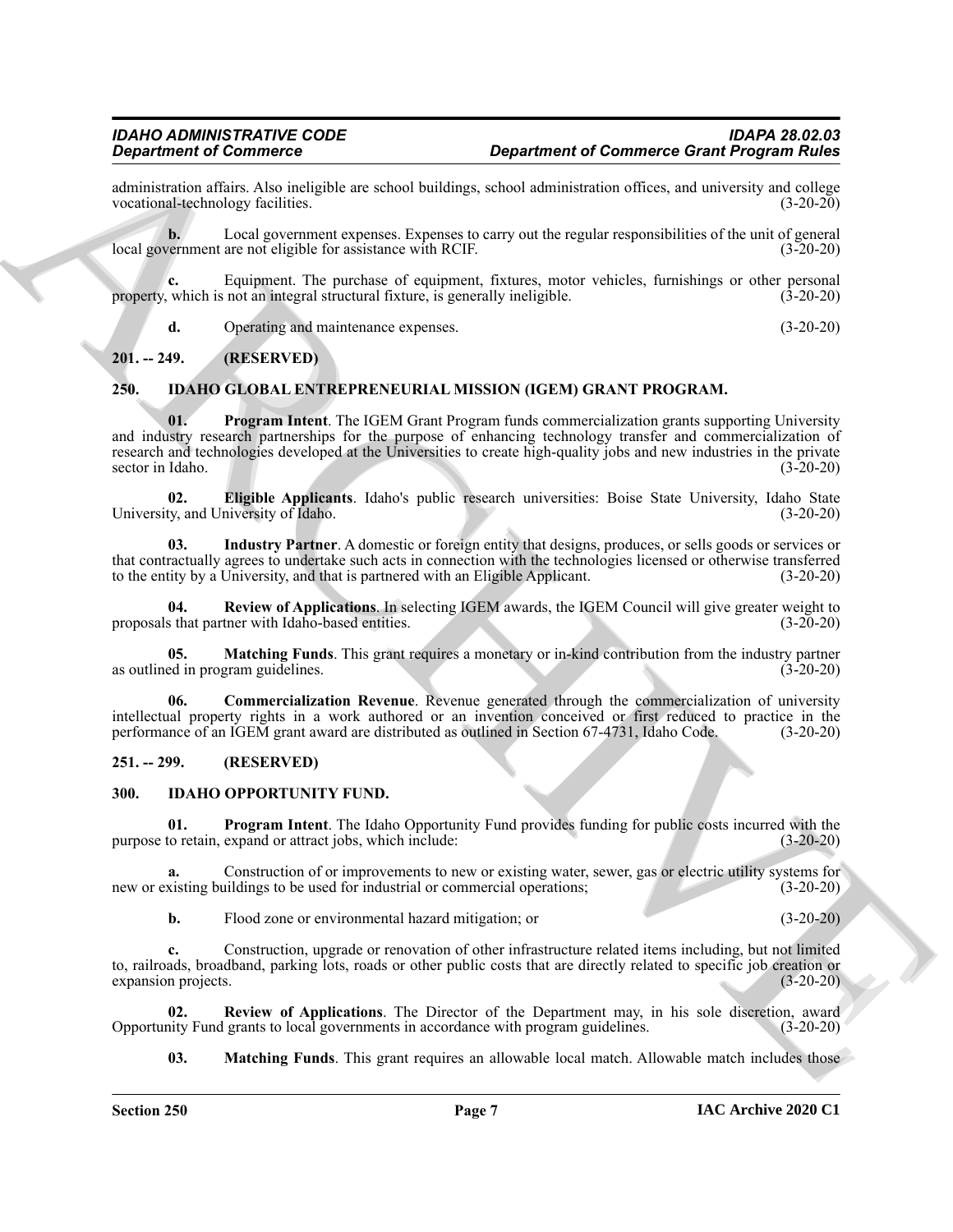#### *IDAHO ADMINISTRATIVE CODE IDAPA 28.02.03 Department of Commerce Department of Commerce Grant Program Rules*

**Commercial and the system of Commercial Commercial Commercial Commercial Commercial Commercial Commercial Commercial Commercial Commercial Commercial Commercial Commercial Commercial Commercial Commercial Commercial Comm** costs which are allowable within the Opportunity Fund and are provided by the local government as cash, in-kind services, fee waivers (such as development impact fees), donation of assets, the provision of infrastructure or a combination thereof. The match must represent a material commitment from the local government that is commensurate with the local government's financial condition. The Director of the Department has the authority to approve other forms of local match or waive the local match requirements. (3-20-20)

<span id="page-7-6"></span>**04. Distribution of Funds and Eligible Applicants**. Funds will be disbursed from the Opportunity Fund to local governments as defined in the Local Government Grant Agreement and after the local government has demonstrated that the Grantee Business has complied with the terms of the Company Performance Agreement.

(3-20-20)

<span id="page-7-7"></span>**05. Grant Agreements**. Local Government Grant Agreements will be entered into between the Department and one (1) or more local governments, and contain the provisions specified in the program guidelines. In addition, Company Performance Agreements will be entered into between one (1) or more local governments and a Grantee Business, and containing provisions outlined in the program guidelines. (3-20-20) (3-20-20)

#### <span id="page-7-0"></span>**301. -- 349. (RESERVED)**

#### <span id="page-7-3"></span><span id="page-7-1"></span>**350. IDAHO COMMUNITY DEVELOPMENT BLOCK GRANT (ICDBG).**

<span id="page-7-4"></span>**01. Incorporation by Reference**. The Department of Commerce adopts and incorporates by reference the CDBG Procedures Guide, CDBG Application Handbook, the CDBG Grant Manual, 24 CFR Part 570, and the most current Annual Action Plan as rules for the administration of the Idaho Community Development Block Grant.  $(3-20-20)$ 

<span id="page-7-5"></span>**02. Purpose**. The rules incorporated by reference in (01) relate to the scope and procedures for the implementation of the Idaho Community Development Block Grant Program. (3-20-20)

#### <span id="page-7-2"></span>**351. -- 999. (RESERVED)**